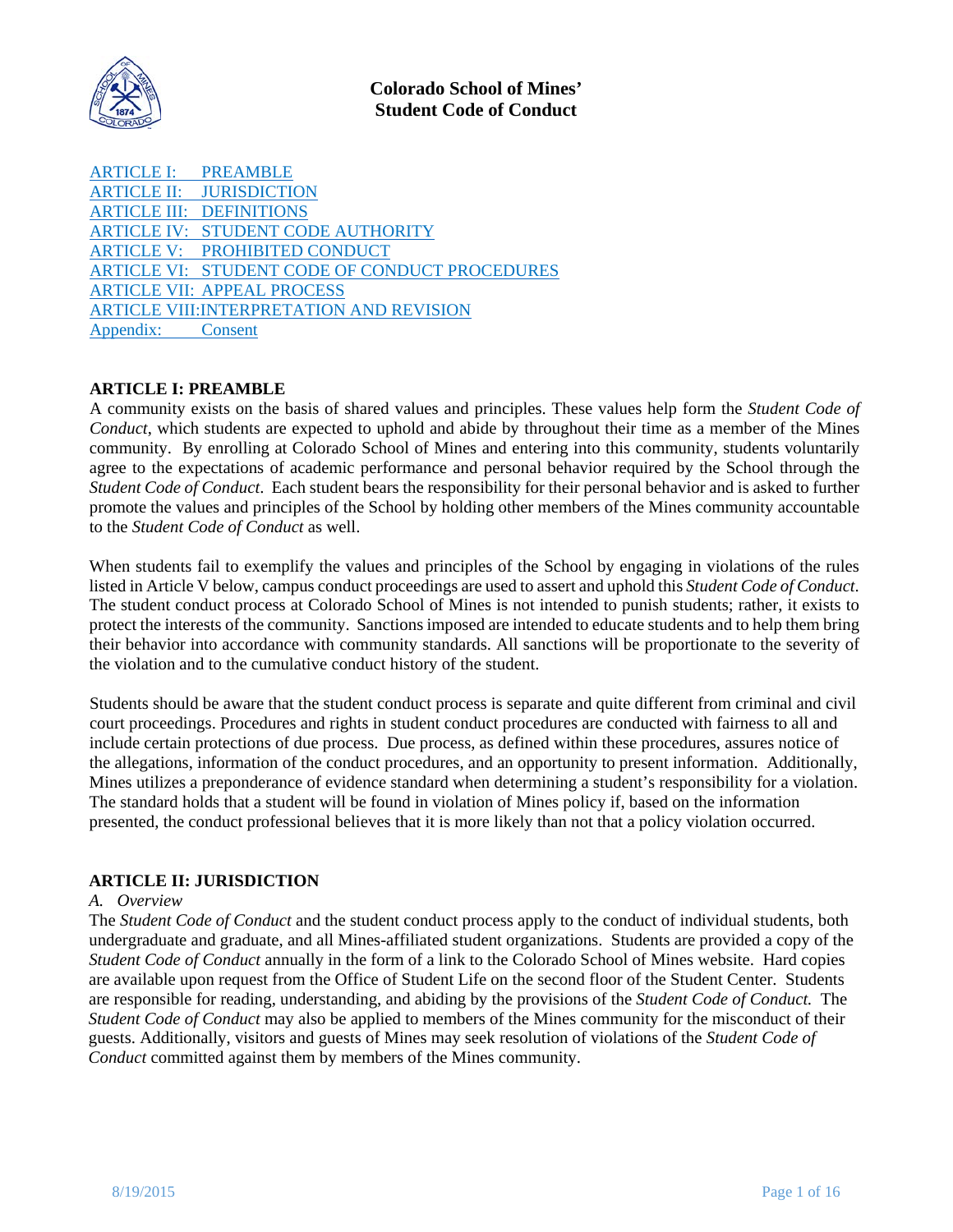

The *Student Code of Conduct* and the student conduct process apply to behavior that occurs on Mines premises, at official Mines functions and activities, and to off-campus conduct that may adversely affect the Mines Community and/or the pursuit of its objectives, including:

- Any situation where it appears the student's conduct may present a danger or threat to the health or safety of him/herself or others; and/or
- Any situation that impinges upon the rights, property or achievements of self or others or breaches the peace and/or causes social disorder; and/or
- Any situation that is detrimental to the educational mission and/or interests of Mines.

Each student shall be held responsible for his/her conduct from the acceptance of the offer of admission through the awarding of a degree. This includes conduct that occurs before classes begin or after classes end and during break periods between terms of enrollment. It further includes conduct discovered after a degree is awarded.

In the event of serious misconduct committed while still enrolled but reported after the accused student has graduated, Mines may invoke conduct procedures and should the former student be found responsible, Mines may revoke that student's degree. Students may also be held responsible for conduct that occurred prior to admission if it resulted in suspension from another college or university, felony conviction, sex offender registration, or other results that could adversely affect the Mines Community, and/or the pursuit of its objectives.

The *Student Code of Conduct* may be applied to behavior conducted online, via email or other electronic medium. Students should also be aware that online postings such as blogs, web postings, chats, and social networking sites are in the public sphere and are not private. These postings can subject a student to allegations of conduct violations if evidence of a policy violation is posted online. Mines does not routinely search for this information but may take action if and when such information is brought to the attention of a Mines official.

There is no time limit on reporting violations of the *Student Code of Conduct*; however, the longer someone waits to report an offense, the harder it becomes for Mines officials to obtain information and witness statements and to make determinations regarding alleged violations. Though anonymous complaints are permitted, doing so may limit Mines' ability to investigate and respond to a complaint. Those who are aware of misconduct are encouraged to report it as quickly as possible to the Associate Dean of Students and/or Mines Public Safety.

### *B. Concurrent Violation of the Law*

Alleged violations of federal, state and local laws may be investigated and addressed under the *Student Code of Conduct*. When an offense occurs, the School's conduct process will proceed regardless of any criminal complaint that may arise from the same incident. Students should be aware that the student conduct process is dissimilar from criminal and civil court proceedings regarding the standard of proof and due process. Students should also be aware that campus conduct proceedings are conducted independently from any criminal or civil court proceedings that are scheduled. Proceedings under this *Student Code of Conduct* may be carried out prior to, simultaneously with, or following civil or criminal proceedings at the discretion of the Vice President for Student Life or designee. Determinations made or sanctions imposed under this *Student Code of Conduct* shall not be subject to change because criminal charges were dismissed, reduced, or resolved in favor of the criminal defendant.

When federal, state, or local authorities charge a student with a violation of law, Mines does not routinely request or agree to special consideration for that individual because of his or her status as a student. If the alleged offense is also being remediated under the *Student Code of Conduct*, Mines officials may advise offcampus authorities of the existence of the *Student Code of Conduct* and of how such matters are typically handled within the Mines community. Mines will attempt to cooperate with law enforcement and other agencies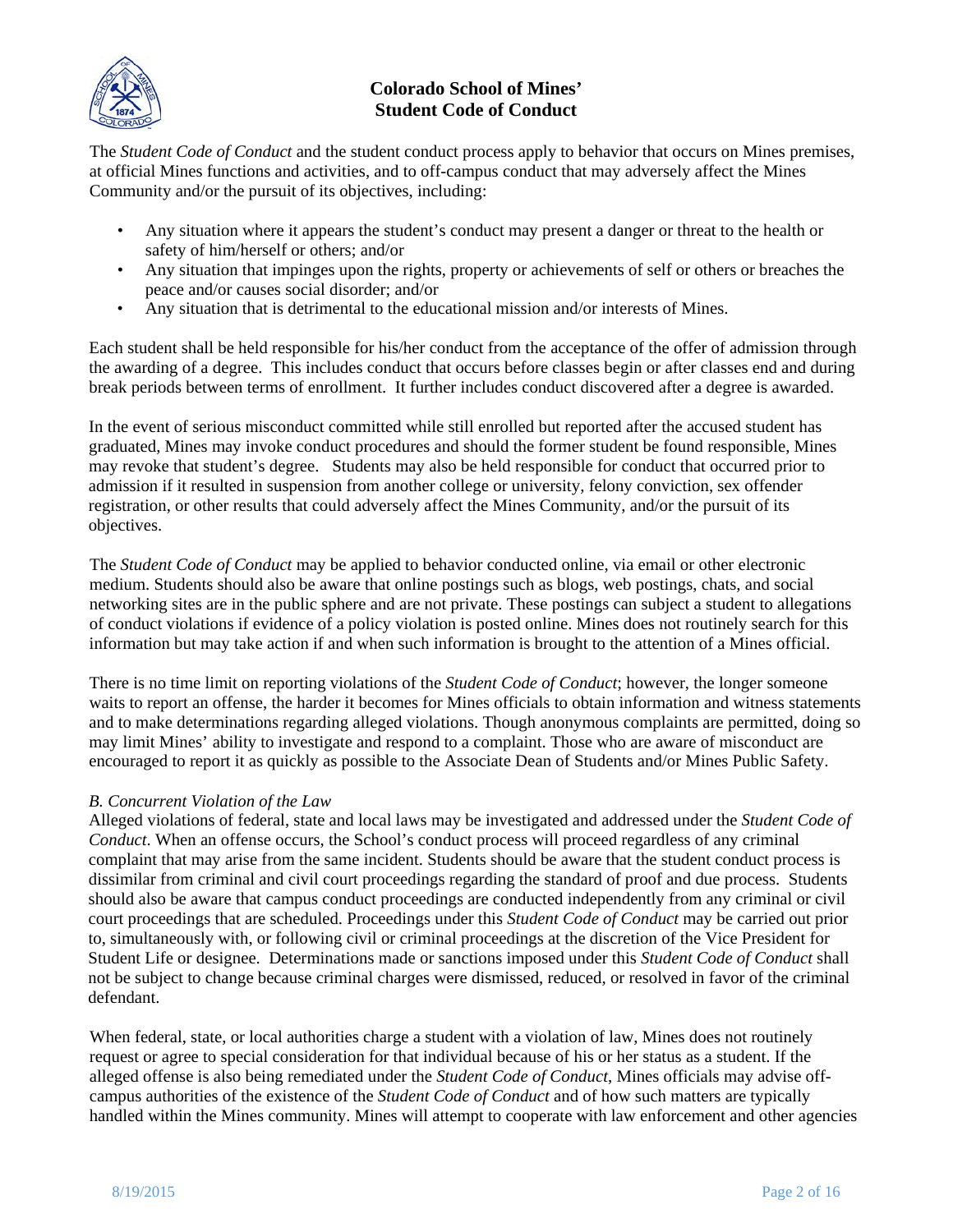

in the enforcement of criminal law on campus and in the conditions imposed by criminal courts for the rehabilitation of student violators (provided the conditions do not conflict with campus rules or sanctions).

### <span id="page-2-0"></span>**ARTICLE III: DEFINITIONS**

- 1. The term "Mines" refers to Colorado School of Mines.
- 2. The term "student" includes all persons taking courses at Mines, either full-time or part-time, pursuing undergraduate, graduate, or professional studies. This includes persons who withdraw after allegedly violating the *Student Code of Conduct*, who are not officially enrolled for a particular term but who have a continuing relationship with Mines, or who have been notified of their acceptance for admission.
- 3. The term "Mines official" includes any person employed by Mines, performing assigned administrative or professional responsibilities.
- 4. The term "faculty member" refers to any person hired by Mines to conduct classroom or teaching activities or who is otherwise considered by Mines to be a member of its faculty.
- 5. The term "member of Mines community" includes any person who is a student, faculty member, administrator, staff member or any other person employed by Mines or volunteers for Mines. The Dean of Students shall determine a person's status in each situation.
- 6. The term "Mines premises" includes all land, buildings, facilities, and other property owned, used, or controlled by Mines (including adjacent streets and sidewalks).
- 7. The term "Due Process" refers to students being provided with notice of allegations, notice of student judicial processes, and an opportunity to present information before an objective decision-maker prior to any conduct decision being made.
- 8. The term "student organization" refers to any number of persons who have complied with Mines' requirements and are officially recognized by the School.
- *9.* The term "Conduct Professional" refers to a Mines official or faculty member authorized to determine if a student has violated the *Student Code of Conduct* and impose sanctions upon any student found responsible for violating the *Student Code of Conduct.*
- 10. The term "Student Conduct Appeals Board" refers to persons authorized to consider an appeal of a conduct decision related to the *Student Code of Conduct* or an appeal of a sanction imposed.
- 11. The term "policy" refers to the written regulations of Mines as found in, but not limited to, the *Student Code of Conduct*, Student Handbook, Residence Life Handbook, the Mines policy web page, the Mines computer use policy, and the Graduate and Undergraduate Bulletins.
- 12. The term "Complainant" refers to any person who submits a charge alleging a student violated the *Student Code of Conduct*.
- 13. The term "Accused Student" or "Respondent" refers to any student accused of violating the *Student Code of Conduct.*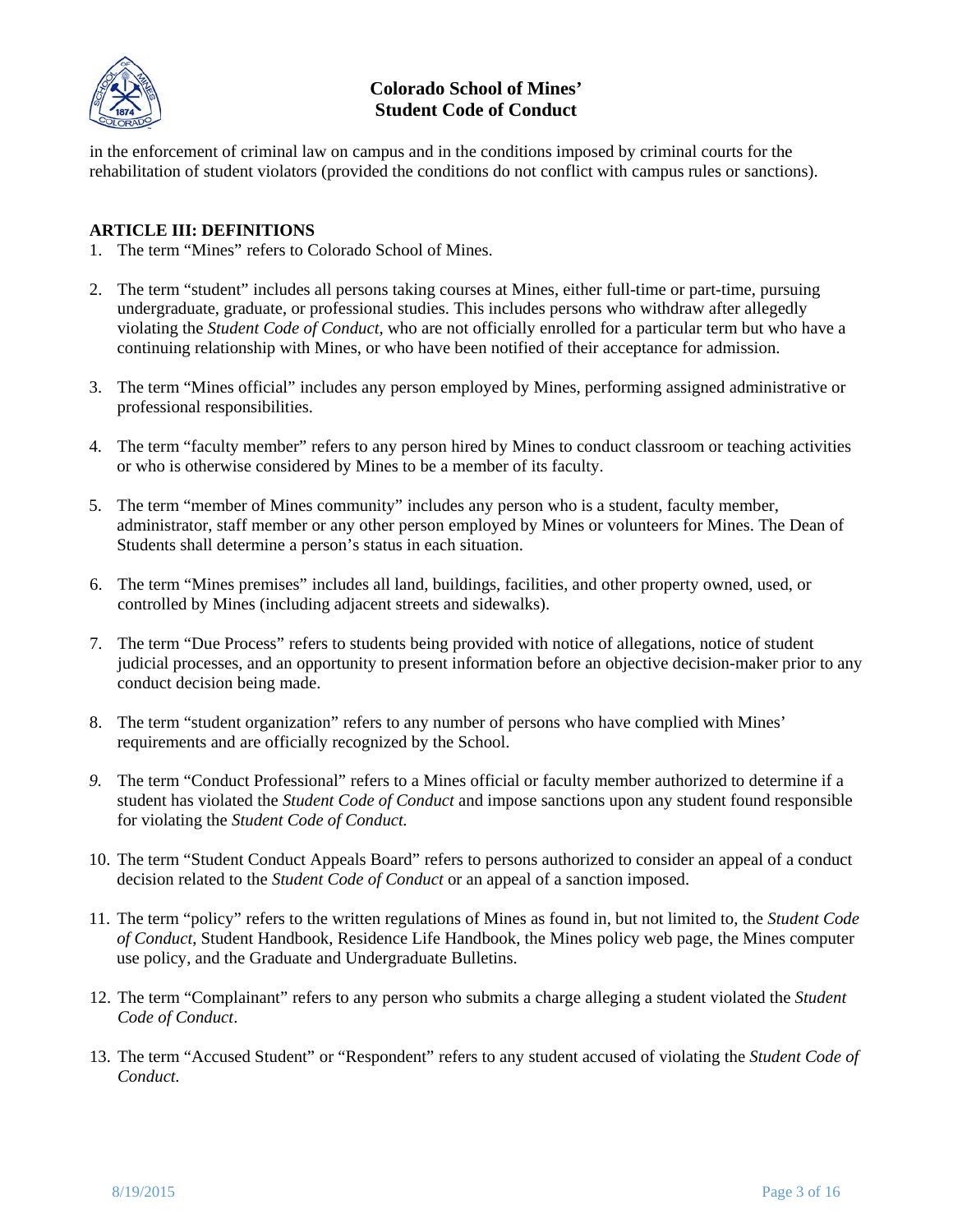

- 14. The terms "Official Function" and "Mines Activity" refer to any meeting, event, program, conference, or other function hosted, sponsored, marketed, or paid for by a Mines student, employee, department, or organization in an effort to conduct Mines business or affect a substantial Mines interest.
- 15. The term "campus housing" refers to all residence halls and apartments located on the Mines campus. For this document, campus housing does not include the fraternity and sorority chapter houses.

### <span id="page-3-0"></span>**ARTICLE IV: STUDENT CODE AUTHORITY**

The Vice President for Student Life, acting on behalf of the President of the Colorado School of Mines, will designate appropriate individuals or entitiesto serve as Conduct Professionals and administer the Colorado School of Mines student disciplinary process. The responsibilities of these Conduct Professionals are defined as follows:

- 1. The Associate Dean of Students is hereby designated by the Vice President for Student Life as the representative of the Colorado School of Mines in all student disciplinary matters, unless otherwise indicated below. As the senior discipline officer, s/he shall develop policies for the administration of the student conduct system and procedural rules for administrative conduct meetings. The Associate Dean of Students is responsible for monitoring student compliance with all disciplinary conditions and sanctions imposed through the discipline process and shall maintain all official student disciplinary records. The Associate Dean of Students and will submit periodic reports regarding student conduct to the Vice President for Student Life and other Mines officials. The Associate Dean of Students shall serve as the Appeal Review Administrator for all Academic Misconduct Appeals.
- 2. The Director of Auxiliary Services is hereby designated by the Vice President for Student Life to assist the Dean of Students as the representative of the Colorado School of Mines to address student disciplinary matters involving students that live in campus housing or for infractions which take place in campus housing. The Director of Auxiliary Services may also work on other student discipline matters, as referred by the Associate Dean of Students.
- 3. The Director of Residence Life is hereby designated by the Director of Auxiliary Services to assist with student disciplinary matters involving students that live in campus housing or for infractions taking place in campus housing. The Director of Residence Life may also work on other student disciplinary matters cases, as referred by the Associate Dean of Students or Director of Auxiliary Services.
- 4. All Residence Life Coordinators are hereby designated by the Director of Residence Life to assist with student disciplinary matters involving students that live in campus housing or for infractions taking place in campus housing. Residence Life Coordinators may also work on other student disciplinary matters, as referred by the Associate Dean of Students.
- 5. The Director of Student Activities, Associate Director of Student Activities, and the Assistant Director of Student Activities are hereby designated by the Associate Dean of Students to assist with student disciplinary matters involving student organizations and for organization infractions taking place in fraternity and sorority chapter houses. These individuals may also work on other student disciplinary matters, as referred by the Associate Dean of Students.
- 6. The President of the Colorado School of Mines designates all faculty members with the responsibility of providing an academic environment free of academic misconduct. Should a faculty member become aware of such behavior, the faculty member has the authority and responsibility to follow the procedures outlined in the School's Academic Integrity policy to resolve the issue.

Decisions made by any of the Conduct Professionals shall be final, pending the appeal processes outlined below in Article VII.

The Vice President for Student Life, acting on behalf of the President of the Colorado School of Mines, will also confirm appropriate individuals or entities to serve on the Student Conduct Appeals Board to assist with the administration of the Colorado School of Mines student disciplinary process. Information on the Student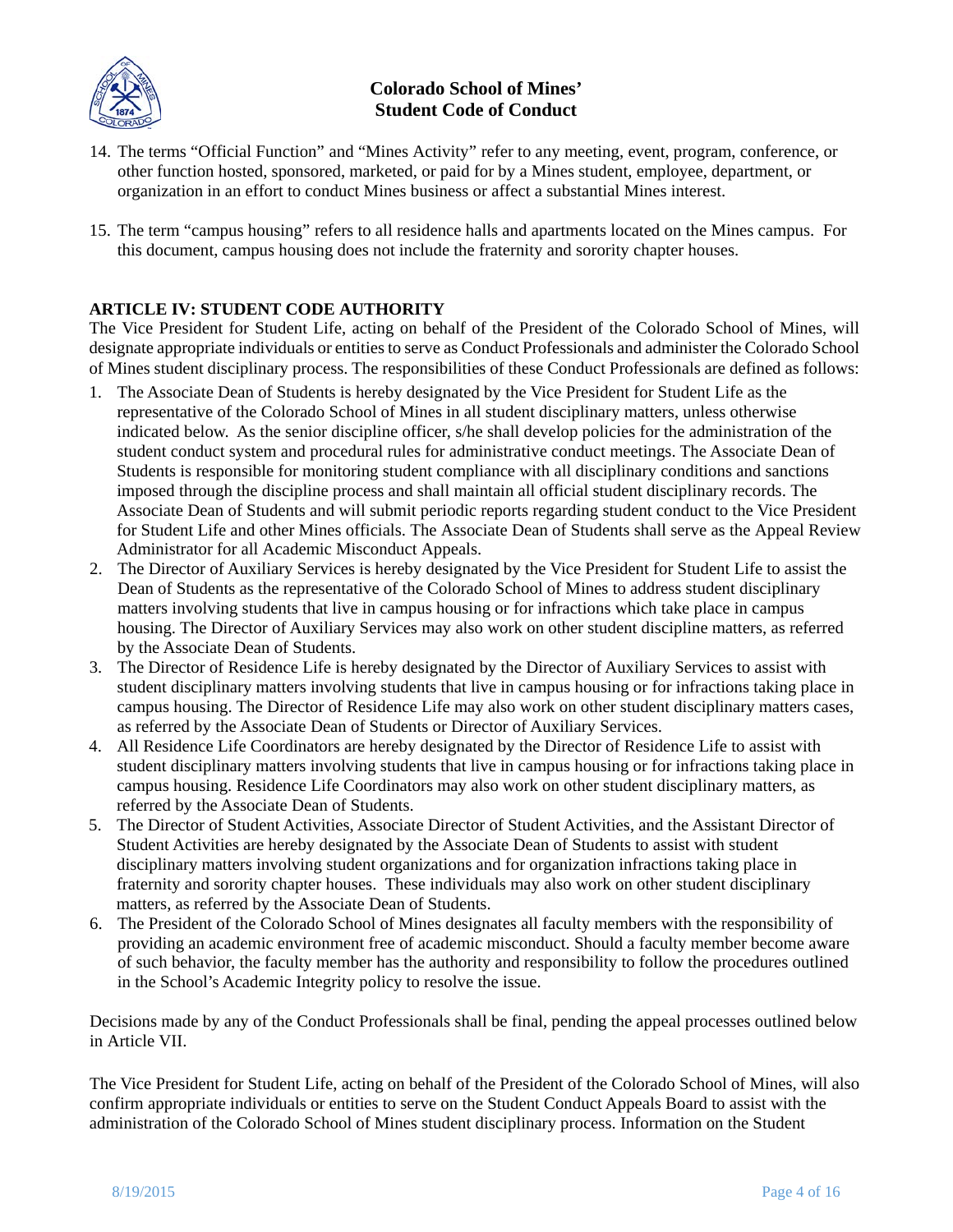

Conduct Appeals Board can be found in Section 12 of the Faculty Handbook.

### <span id="page-4-0"></span>**ARTICLE V: PROHIBITED CONDUCT**

All conduct or attempts to commit the conduct listed below is prohibited. Aiding, abetting, or inciting others to commit conduct that is prohibited by this code is also not permitted. Any student found to have committed or to have attempted to commit any of the prohibited conduct may be subject to disciplinary action as outlined in Article VI.

- 1. Acts of dishonesty, including, but not limited to, the following:
	- a) Furnishing false information to any Mines official, faculty member, or office
	- b) Forgery, alteration, or misuse of any Mines document, record, or instrument of identification
	- c) Violations of positions of trust within the community
	- d) Election tampering
	- e) Cheating, plagiarism, or other forms of academic dishonesty Please reference the *Academic Misconduct Policy* for additional information
- 2. Disruption or obstruction of teaching, research, administration, disciplinary proceedings, or other Mines activities, including its public service functions on or off campus, or other authorized non-Mines activities when the conduct occurs on Mines premises.
- 3. Any form of physical abuse and/or domestic partner abuse.
- 4. Verbal abuse, threats, intimidation, harassment, bullying, coercion, and/or other conduct that threatens or endangers the health or safety of any person. This also includes cyber-bullying.
- 5. Gender-based discrimination, sexual harassment, and/or sexual violence in violation of Mines' *[Policy](http://inside.mines.edu/POGO-Board-of-Trustees_1) Prohibiting Gender-Based [Discrimination,](http://inside.mines.edu/POGO-Board-of-Trustees_1) Sexual Harassment and Sexual Violence*.
- 6. Any act based upon an individual or group's actual or perceived status (sex, gender, race, color, age, creed, national or ethnic origin, physical or mental disability, veteran status, pregnancy status, religion, or sexual orientation, or other protected status) that is sufficiently severe that it limits or denies the ability to participate in or benefit from the Mines' educational program or activities.
- 7. Stalking directed at a specific person that is unwelcome and would cause a reasonable person to feel fear.
- 8. Theft of and/or damage to property of Mines or property of a member of the Mines community or other personal or public property, on or off campus, including all forms of vandalism.
- 9. Hazing, defined as an act which endangers the mental or physical health or safety of a student, or which destroys or removes public or private property, for the purpose of initiation, admission into, affiliation with, or as a condition for continued membership in, a group or organization. The express or implied consent of the victim will not be a defense. Apathy or acceptance in the presence of hazing will also be considered violations.
- 10. All forms of Academic Misconduct outlined in the Academic Integrity Policy, including but not limited to dishonesty, plagiarism, falsification, tampering, cheating, impeding, and sharing work.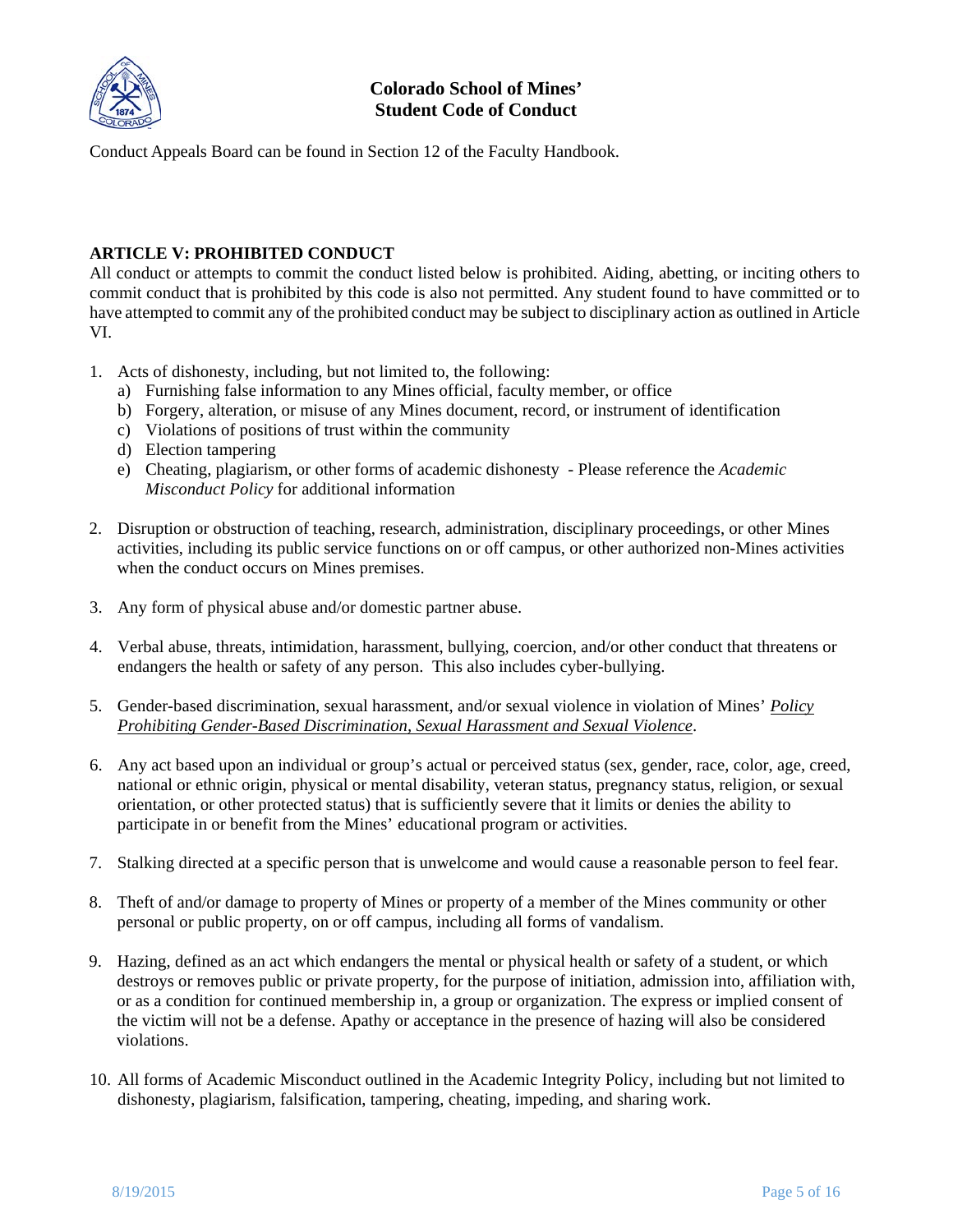

- 11. Unauthorized use or misuse of Mines parking permits, equipment, and/or facilities.
- 12. Unauthorized access to any Mines premises or unauthorized possession, duplication or use of access control items (e.g., keys, Blastercards, etc.). Additionally, any behavior, such as propping doors or manipulating locks, which assists in the unauthorized entry into Mines' facilities, is prohibited. Failing to timely report a lost identification card or key will be considered a violation.
- 13. Use, possession, manufacturing, sale, or distribution of marijuana, heroin, narcotics, prescription medications, or other controlled substances except as expressly permitted by law. *NOTE:* Although possession and use of marijuana consistent with the requirements of the Colorado Constitution is not a crime in the State of Colorado, the possession and use of marijuana remains illegal under federal law. Consistent with federal law, including the Controlled Substances Act and the Drug Free Schools and Communities Act, the use and/or possession of marijuana continues to be prohibited while a student is on Mines owned or controlled property, and/or attending any function authorized or supervised by Mines and/or in state owned or leased vehicles.
- 14. Use, possession, manufacturing, sale, or distribution of alcoholic beverages (except as expressly permitted by Mines regulations), or public intoxication. Alcoholic beverages may not, in any circumstance, be used by, possessed by, or distributed to any person under twenty-one (21) years of age. Facilitating, arranging, or participating in any extreme alcohol consumption activity that constitutes, facilitates, or encourages competitive, rapid, or excessive consumption of alcohol when such activity occurs on campus, in the housing of any student organization or group, or in connection with a Mines activity is prohibited.
- 15. Possession of firearms, explosives, other weapons, or dangerous chemicals on Mines premises, or use of any such item, even if legally possessed, in a manner that harms, threatens or causes fear to others.
- 16. Violation of local, state, federal, or campus fire policies including, but not limited to intentionally or recklessly causing a fire which damages Mines or personal property or which causes injury, failure to evacuate a building during a fire alarm, improper use of fire safety equipment, or tampering with or improperly engaging a fire alarm or fire detection/control equipment.
- 17. Participating in an on-campus or off-campus demonstration, riot, or activity that disrupts the normal operations of Mines and/or infringes on the rights of other members of the Mines community, or leading or inciting others to disrupt scheduled and/or normal activities within any campus building or area. This includes the obstruction of the flow of pedestrian or vehicular traffic on Mines premises or at Mines sponsored or supervised functions.
- 18. Unauthorized use or misuse of official Mines trademarks, logos, branding, and images.
- 19. Conduct that is disorderly, lewd, or indecent. Indecent conduct includes, but is not limited to public urination or defecation. Disorderly conduct includes but is not limited to any unauthorized use of electronic or other devices to make an audio or video record of any person without his/her prior knowledge, or without his/her effective consent when such a recording is likely to cause injury or distress. Secretly taking pictures of another person in a gym, locker room, or restroom is also prohibited.
- 20. Theft or other abuse of computer facilities and resources, including, but not limited to:
	- a) Unauthorized entry in to, use, reading, or changing the contents of a file, for any purpose.
	- b) Unauthorized transfer of a file.
	- c) Use of another individual's identification and/or password.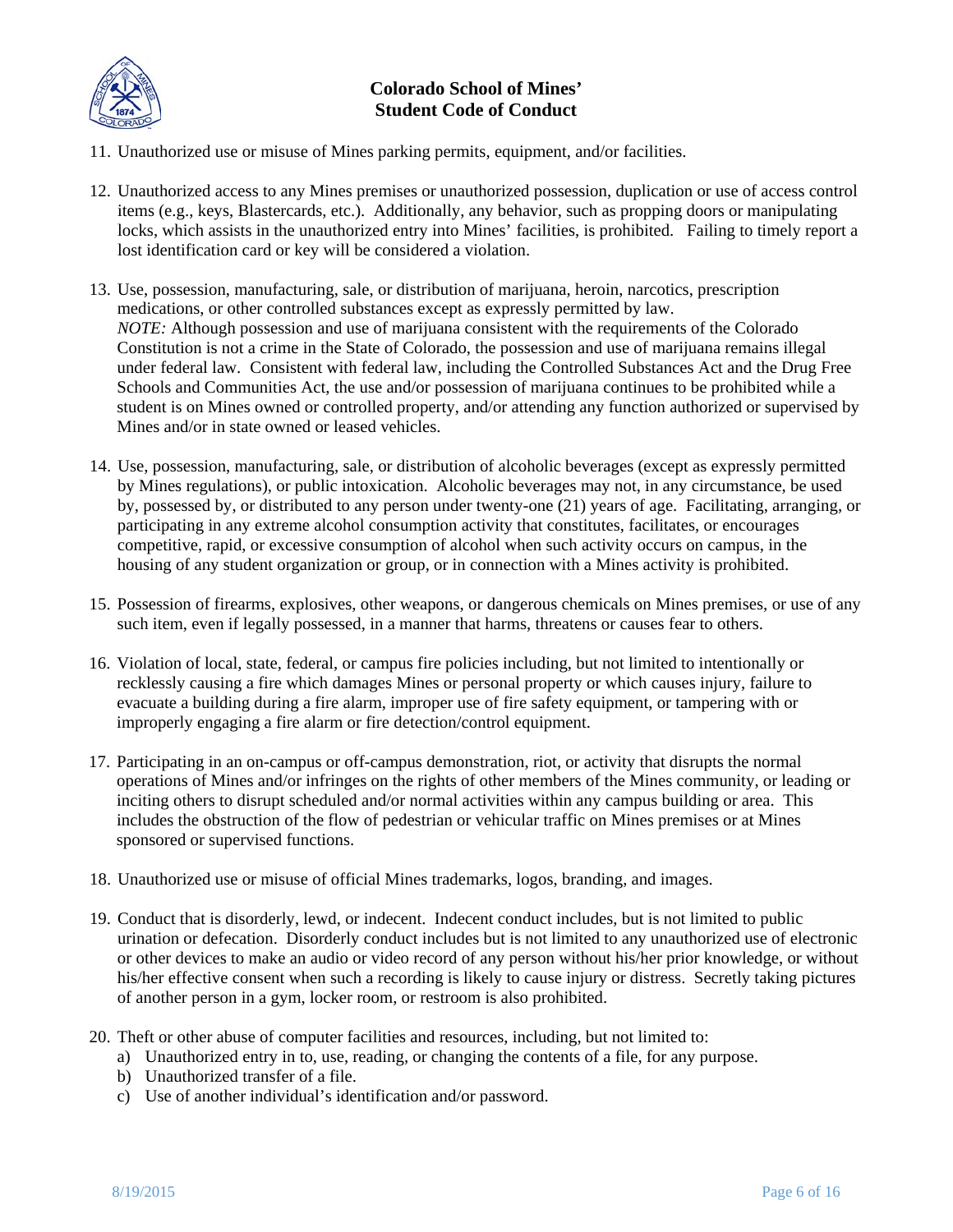

- d) Use of computing facilities and resources to interfere with the work of another student, faculty member or Mines Official.
- e) Use of computing facilities and resources to send obscene or abusive messages.
- f) Use of computing facilities and resources to interfere with normal operation of the Mines computing system.
- g) Use of computing facilities and resources in violation of copyright laws.
- h) Any violation of the Mines Information Technology Policies.
- 21. Skateboarding, roller-blading, roller-skating, bicycling or similar wheeled use inside Mines buildings, residence halls, on tennis courts, or on the pedestrian plaza. Additionally, skateboards and other wheeled items may not be ridden on railings, curbs, benches, or any such fixtures that may be damaged by these activities, and individuals may be liable for damage to Mines property caused by these activities.
- 22. Any actions that create health and/or safety hazards or harm members of the Mines community, including but not limited to, dangerous pranks or hanging out of or climbing from/on/in windows, balconies, roofs, etc.
- 23. Engaging in retaliatory acts against a person who reports an alleged violation of Mines' policies and/or assists or participates in a conduct proceeding or investigation.
- 24. Failure to comply with directions of Mines officials or law enforcement officers acting in the performance of their duties and/or failure to identify oneself to these persons when requested to do so.
- 25. Abuse of the student conduct system, including, but not limited to:
	- a) Failure to obey notice from a Mines Conduct Professional to appear for a meeting.
	- b) Falsification, distortion, or misrepresentation of information before a Mines Conduct Professional or Student Conduct Appeals Board.
	- c) Initiation of a *Student Code of Conduct* proceeding in bad faith.
	- d) Attempting to discourage an individual's proper participation in, or use of, the student conduct system.
	- e) Attempting to influence the impartiality of a member of a Student Conduct Appeals Board prior to, and/or during the course of, an appeal meeting.
	- f) Influencing or attempting to influence another person to commit an abuse of the *Student Code of Conduct*.
	- *g)* Failure to comply with the sanction(s) imposed under the *Student Code of Conduct.*
- 26. Violation of any Mines policy, rule, or regulation published in hard copy or available electronically on any of the Colorado School of Mines websites. This includes violations of rules listed in the Residence Hall Handbook.
- 27. Violation of any federal, state or local law.
- 28. Failure to accurately report an off-campus arrest by any law enforcement agency for any crime to the Associate Dean of Students within seventy-two hours of release.

Students are required to engage in responsible social conduct that reflects positively upon the Mines community and to model good citizenship in any community. Any conduct not included above, which adversely affects the functions of Mines or the pursuit of its educational purposes and objectives may be considered a violation.

### <span id="page-6-0"></span>**ARTICLE VI: STUDENT CODE OF CONDUCT PROCEDURES**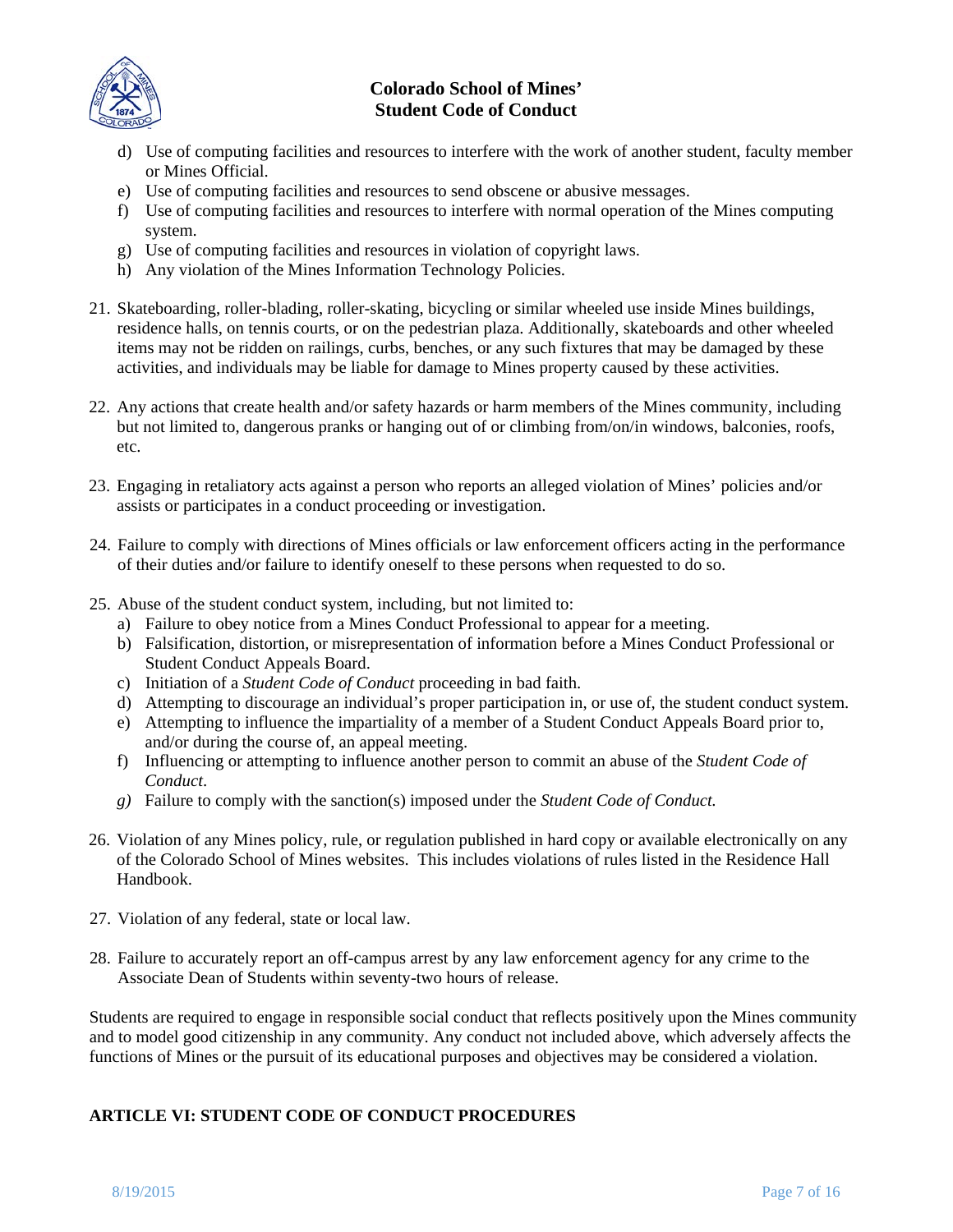

#### *A. Complaints*

Any member of the Mines community may file complaints against a student for violations of the *Student Code of Conduct*. A charge shall be directed to the Dean of Students' office and submitted as soon as possible after the incident takes place.

#### *B. Interim Suspension*

In certain circumstances, the Vice President for Student Life or the Associate Dean of Students may impose an interim suspension or residence hall suspension prior to the Administrative Conduct Meeting.

- 1. Interim suspension may be imposed:
	- a. to ensure the safety and well-being of members of the Mines community and/or preservation of Mines property;
	- b. to ensure the student's own physical or emotional safety and well-being; or
	- c. if the student poses an ongoing threat of disruption of, or interference with, the normal operations of Mines.
- 2. During the interim suspension, a student shall be denied access to the residence halls and/or to the campus (including classes) and/or all other Mines activities or privileges for which the student might otherwise be eligible, as the Vice President for Student Life or Associate Dean of Students may determine to be appropriate.
- 3. The interim suspension does not replace the regular campus judicial process. However, the student should be notified in writing of this action and the reasons for the suspension. The notice should include an option for the student to request a meeting to show cause why his or her continued presence on the campus does not constitute a threat.

#### *C. Amnesty for Health and Safety Intervention*

The health and safety of students are of primary importance to Mines. Students are encouraged not only to look out for their own health and safety but also for that of their peers. When an individual's health and/or safety is/are threatened or appear(s) to be in jeopardy, immediate action should be taken to prevent injury and illness. The appropriate action is to get assistance from Residence Life staff, Public Safety officers, medical professionals, and/or local or state police. Whatever the particular need/problem, it is important to respond in a responsible and timely manner.

To safeguard students in receiving the help they need without fear of penalty or retribution, an amnesty philosophy has been adopted related to alcohol and drug violations. This amnesty provides that the conduct officer will take into consideration the efforts that were made to get help or assist others and limit the disciplinary action against students for whom emergency assistance is sought, or against those who seek assistance for others in need. This is assuming the student has not violated other Mines policies that warrant formal disciplinary action. This philosophy refers only to isolated incidents and does not excuse or protect those who flagrantly or repeatedly violate the *Student Code of Conduct*. A student who receives medical assistance may be required to meet with a Mines official to receive education, assessment, and possible referral for treatment related to possible drug and/or alcohol use. Parents of such students may also be notified.

At times, students are hesitant to report the occurrence of a sexual assault to Mines officials because they are concerned that they themselves, or witnesses to the misconduct, may be found responsible with other policy violations (e.g., alcohol violations). While Mines do not condone these violations, the importance of dealing with alleged sexual misconduct or sexual assault outweighs the School's interest in adjudicating such violations. Accordingly, in these cases, the School will not refer a student to the conduct process for a student who makes a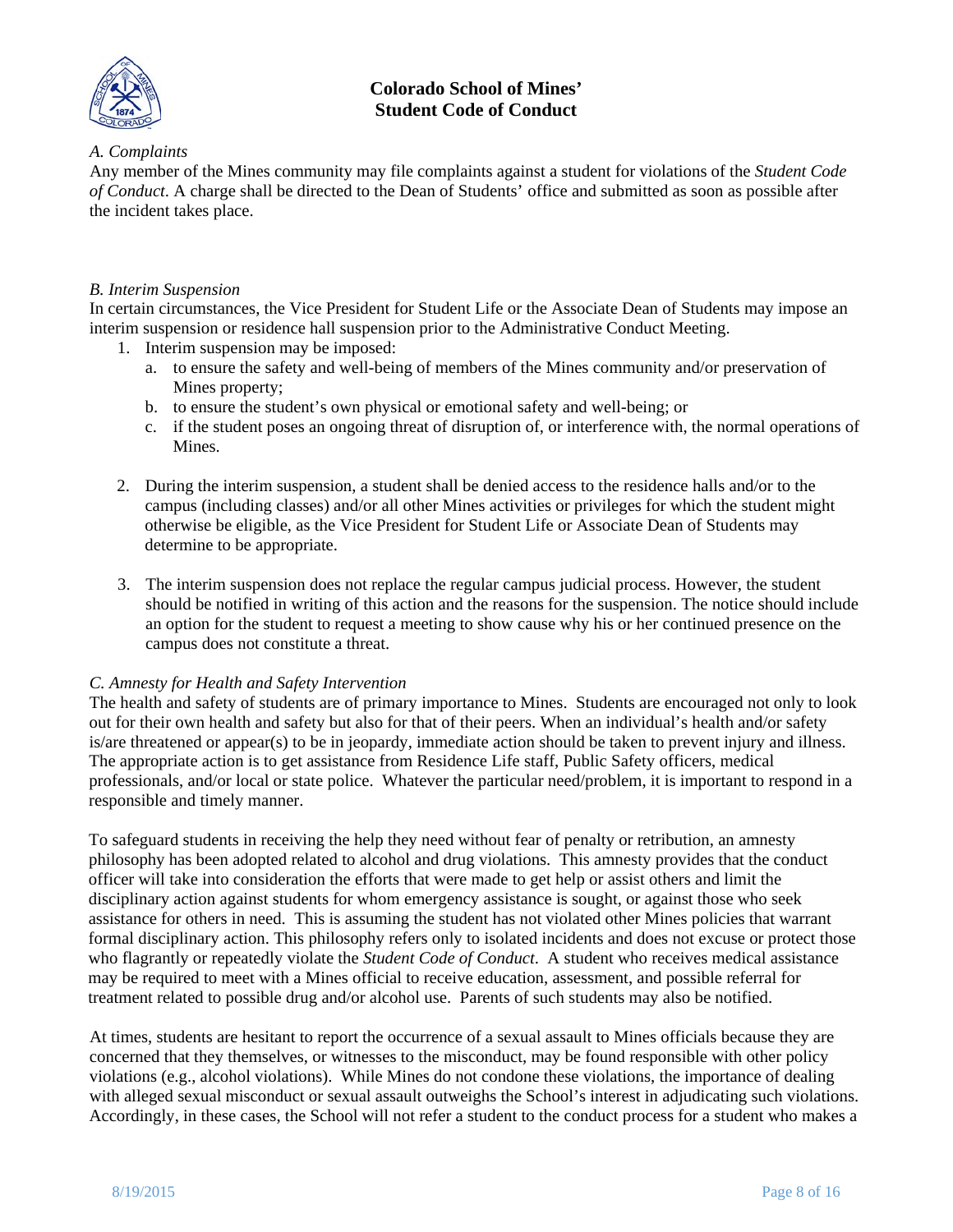

complaint of sexual misconduct or sexual assault in connection with the reporting of that incident, or students named as witnesses to the incident.

### *D. Administrative Conduct Meetings*

All administrative conduct meetings shall be administered by a Conduct Professional in accordance with the following guidelines:

- 1. A student shall be notified by the Conduct Professional by phone, e-mail, or in person that a meeting will take place. The notification will provide the student with the charge(s) against him/her and set a date and time for the meeting. Meetings will be scheduled within fifteen (15) business days after the Conduct Professional has been notified of an alleged conduct violation. Any deviation from this time frame requires proper notification to all parties involved by the Conduct Professional conducting the hearing and should only be used/enacted for unusual circumstances or scheduling conflicts.
- 2. The student may be accompanied by an advisor or support person of his/her choosing, at his/her own expense. Such advisor may be an attorney. Since direct interaction with the student(s) involved is essential to the educational relationship with the School, the advisor is limited to counseling the student and may not act as a representative of the student, speak on the student's behalf, or participate directly in any meeting. The advisor may not serve in a dual role in the meeting, meaning the advisor may not also serve as a witness. The Conduct Professional holding the meeting may consult with or choose to have Mines Legal Counsel, in a similar advisory capacity, present at a meeting.
- 3. The student may be permitted to bring witnesses and/or ask for relevant witnesses to be called. The Conduct Professional will make the final decision whether a witness will be permitted to be present and provide information related to the matter. If permitted, the Conduct Professional will arrange to meet with the witnesses and obtain information related to the matter. Witnesses will provide information to and answer questions from the Conduct Professional.
- 4. Administrative conduct meetings are considered private educational interactions between the student and the School. All meetings are considered closed to anyone not directly involved in the proceedings. Admission of any other persons to the meeting shall be at the discretion of the Conduct Professional.
- 5. Pertinent records, exhibits, and written statements may be accepted as information for consideration. The student shall be allowed to review and respond to any reports the Conduct Professional considers as the basis for the charges.
- 6. The student will be afforded the opportunity to present his/her own version of the incident or events by personal statement, as well as through written statements and witnesses to the incident.
- 7. If requested by the accused student or determined by the Conduct Professional to be appropriate, one verbatim record, such as a recording, will be made. This recording shall be the property of Mines. If such a recording is made, a student wishing to obtain a copy of the recording must submit a request to the Associate Dean of Students. This may be done via mail, email, or in person. Once the request has been received, the Associate Dean of Students will provide the student with a copy.
- 8. If information presented in the meeting creates additional need for clarification or investigation, or to accommodate scheduling conflicts with key witnesses, the Conduct Professional may reschedule the meeting.
- 9. If the meeting involves more than one student offender from the same incident, the Conduct Professional may permit the meeting concerning each student to be conducted jointly or separately.
- 10. The Conduct Professional may make accommodations related to concerns for the personal safety, wellbeing, and/or fears of confrontation of the student, victims and/or other witnesses during any conduct meetings.
- 11. If the accused student, with appropriate notice, does not appear for the meeting, a decision may be reached taking into consideration the totality of the information related to the allegations available at the time of the meeting.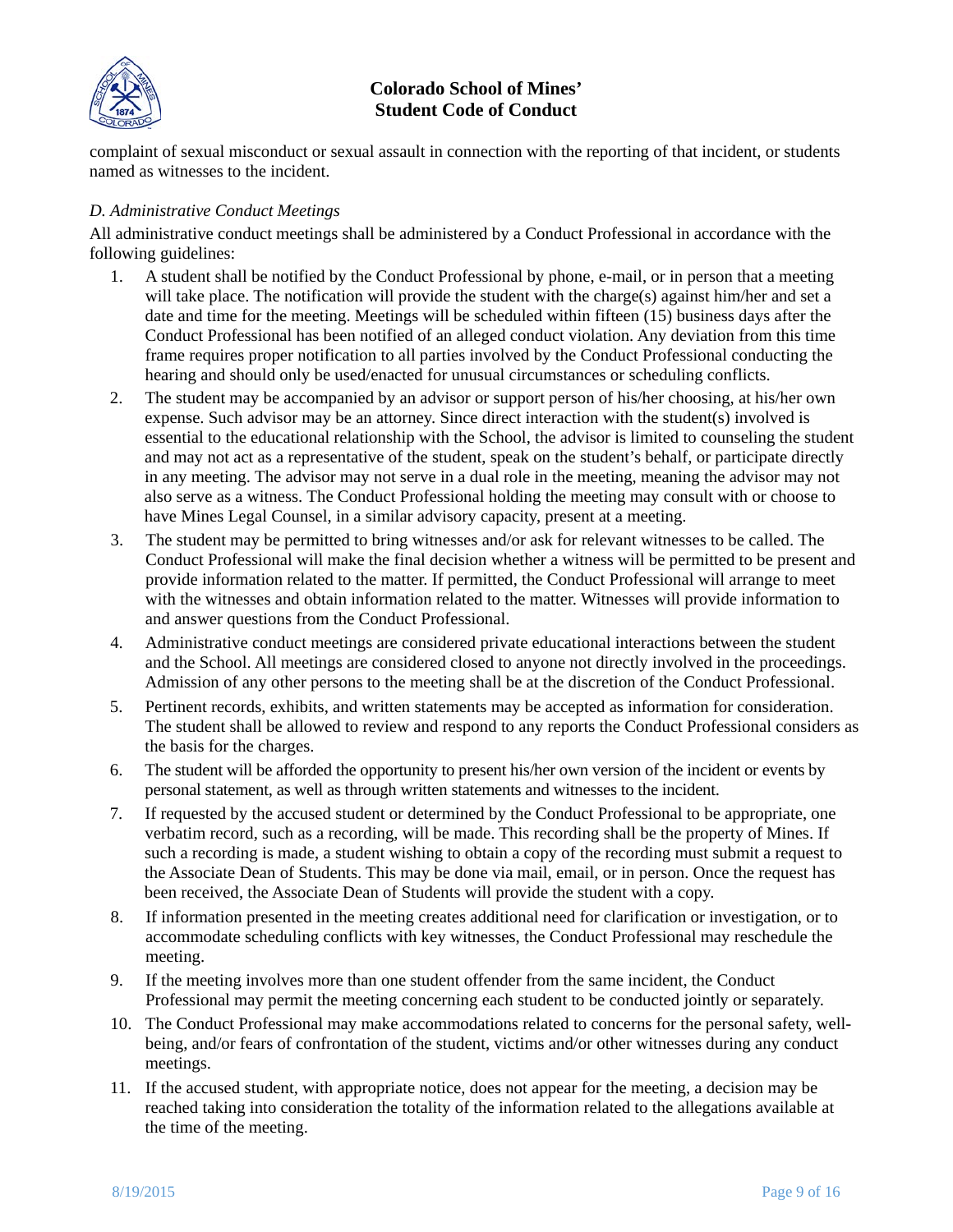

12. Formal rules of process, procedure, or evidence as established and applied in the civil or criminal justice system do not apply to the meeting.

### *E. Investigations*

A Conduct Professional may conduct an investigation to determine if the charges have merit and/or can be disposed of administratively by mutual consent of the parties involved on a basis acceptable to the Conduct Professional, such as mediation. Such disposition shall be the final decision of Mines and there shall be no subsequent proceedings.

The Conduct Professional may take the following steps to investigate a potential *Student Code of Conduct* violation:

- 1. Initiate any necessary remedial actions on behalf of the victim (if needed);
- 2. Determine the identity and contact information of the party bringing the complaint, whether that person is the initiator of the complaint, the alleged victim, or a Mines representative;
- 3. Conduct an immediate preliminary investigation to identify an initial list of all policies that may have been violated, to review the history of the parties, the context of the incident(s), any potential patterns, and the nature of the complaint. If there is insufficient evidence through the initial investigation to support reasonable cause, the allegations will be closed with no further action.
- 4. Meet with the party bringing the complaint to finalize the complaint and/or statement. If the victim is reluctant to pursue the complaint, determine whether the complaint should still be pursued and whether sufficient independent evidence could support the complaint without the participation of the victim. Notify the victim of whether Mines intends to pursue the complaint regardless of their involvement, and inform the victim of their rights in the process and option to become involved if they so choose.
- 5. Commence a thorough, reliable, and impartial investigation to determine if there is reasonable cause to believe the responding student violated Mines policy, and to determine what specific policy violations should serve as the basis for the complaint.
- 6. Interview all relevant witnesses and summarize the information they are able to share.
- 7. Obtain all documentary evidence and information that is available.
- 8. Obtain all physical evidence that is available.
- 9. Complete the investigation promptly by analyzing all available evidence.
- 10. Make a finding based on a preponderance of the evidence standard.
- 11. Share the findings and update the complainant on the status of the investigation and the outcome.

### *F. Sanctions*

- 1. The following sanctions may be imposed upon any student found to have violated the Student Code:
	- **a) Warning** A notice given orally or in writing to the student that the student's behavior is unacceptable and may have violated institutional regulations, and that continuation or repetition of the misconduct shall be cause for more severe disciplinary sanctions.
	- **b) Disciplinary Probation** A written reprimand for violation of specified regulations. Probation is for a designated period of time and includes the probability of more severe disciplinary sanctions (such as suspension or expulsion) if the student is found to violate any institutional regulation(s) during the probationary period.
	- **c) Loss of Privileges** Denial of specified privileges for a designated period of time.
	- **d) Fines** Monetary expenses related to certain misconduct.
	- **e) Restitution** Compensation for loss, damage, or injury. This is not a fine, but rather a repayment for labor and material costs to replace/fix the damaged property.
	- **f) Community Service** Service to Mines or members of the campus community.
	- **g) Discretionary Sanctions** Work assignments, essays, service to Mines, or other related discretionary assignments.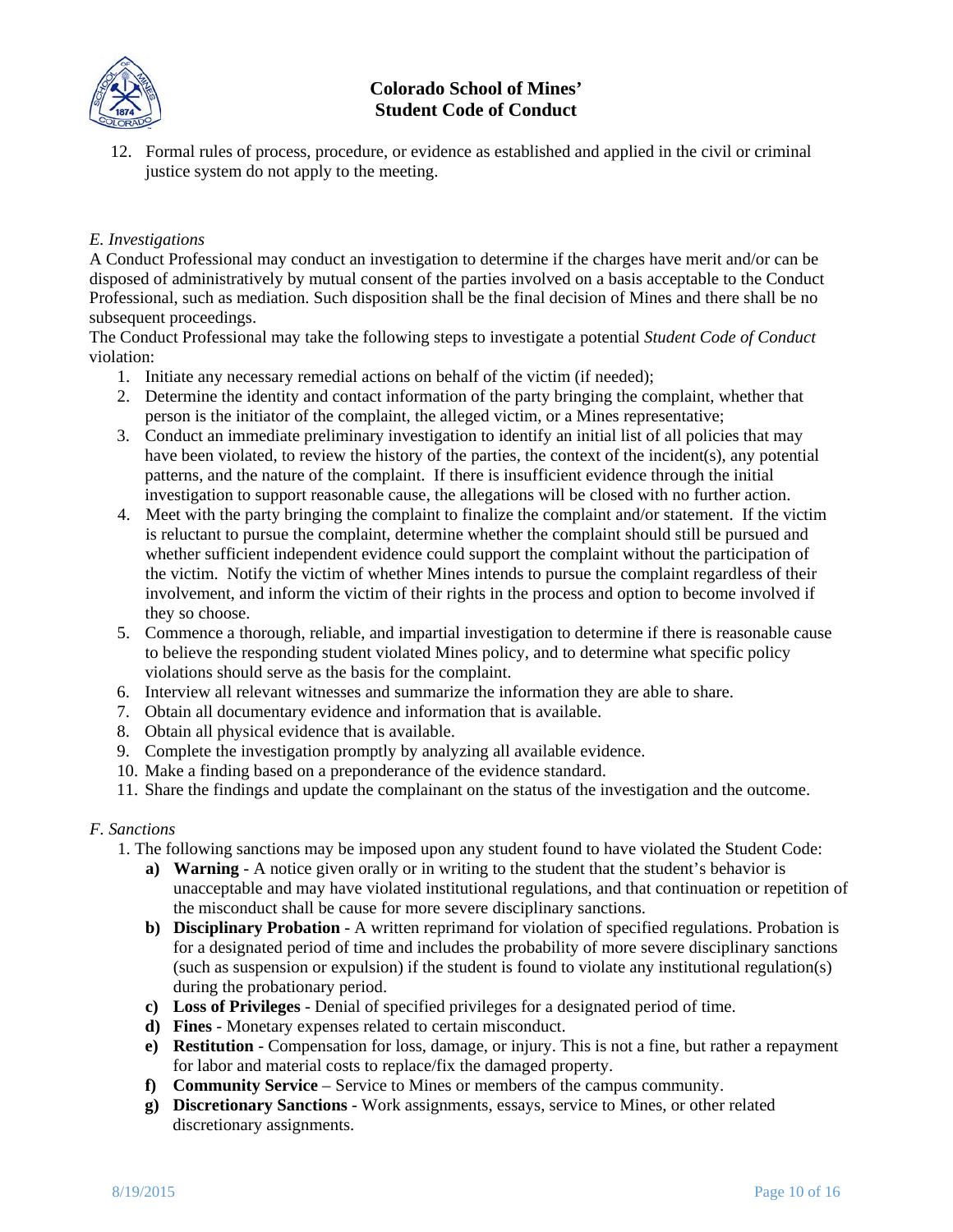

- **h) Behavioral Requirement –** Activities designed to change behavior including things such as academic counseling, substance abuse screening, or writing a letter of apology.
- **i) Educational Program –** Requirement to attend, present, and/or participate in a program related to the violation.
- **j) Parental Notification** Parents may be notified of disciplinary decisions when a student under the age of 21 is found responsible for engaging in an infraction(s) involving alcohol, drugs, sexual harassment, or use of violence.
- **k) Housing Suspension** Separation of the student from campus housing for a definite period of time, after which the student is eligible to return. Conditions for readmission may be specified.
- **l) Housing Termination** Permanent separation of the student from campus housing and termination of the housing contract.
- **m) No Contact Orders** Avoidance of any and all contact with identified members of the Mines community. This includes all personal interaction, email, text messaging, phone calls, and social media contact. It also includes refraining from all forms of third-party contact on the student's behalf.
- **n) Disciplinary Suspension** Separation of the student from Mines for a definite or indefinite period of time, after which the student is eligible to return. Conditions for readmission may be specified. Suspension for an indefinite period of time pending the fulfillment of certain conditions before readmission will be considered. Returning to the School after suspension, a student may be put on probation for a year or longer.
- **o) Disciplinary Expulsion** Permanent separation of the student from Mines. Expulsion shall be used in cases of misconduct considered by the Vice President of Student Life or Associate Dean of Students to involve severe or repeated violation of the Student Code of Conduct. The student must vacate Mines premises at a time determined by the Vice President of Student Life or Associate Dean of Students. The student may not attend classes and will be considered a trespasser unless given specific written permission by the Vice President of Student Life or Associate Dean of Students to enter the Mines premises.
- **p) Revocation of Admission and/or Degree** Admission to or a degree awarded from Mines may be revoked for fraud, misrepresentation, or other violation of Mines standards in obtaining the degree, or for other serious violations committed by a student prior to graduation.
- **q) Withholding Degree** Mines may withhold awarding a degree otherwise earned until the completion of the process set forth in this Student Code of Conduct, including the completion of all sanctions imposed, if any.
- 2. More than one of the sanctions listed above may be imposed for any single violation.
- 3. Other than expulsion, suspension, or revocation or withholding of a degree, disciplinary sanctions shall not be made part of the student's permanent academic record, but shall become part of the student's disciplinary record. Upon graduation, the student's disciplinary record may be expunged of disciplinary actions other than those violations that involved violence towards another person or resulted in suspension, expulsion, residence hall expulsion, or revocation or withholding of a degree, by a request to the Dean of Students. Cases involving the imposition of sanctions other than residence hall expulsion, disciplinary suspension, disciplinary expulsion, or revocation or withholding of a degree shall be expunged from the student's confidential record ten years after the incident occurred.

In situations involving both an accused student(s) (or group or organization) and a student(s) victim of another student's conduct, the records of the process and of the sanctions imposed, if any, shall be considered to be the education records of both the accused student(s) and the student(s) victim because the educational career and chances of success in the academic community of each may be impacted.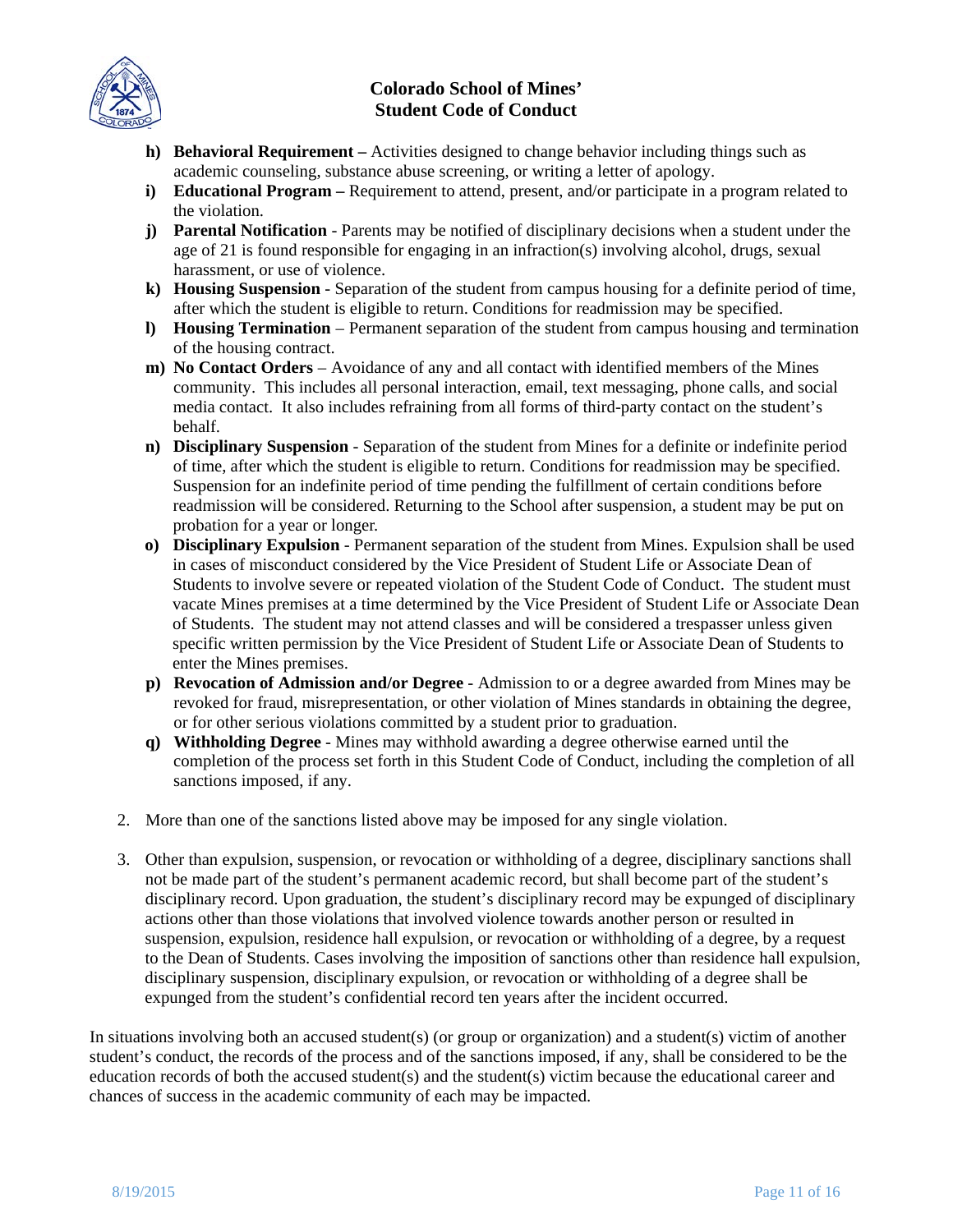

Many of the sanctions listed above may be imposed upon student groups and organizations. Additionally a sanction of deactivation may be imposed for groups and organizations. Deactivation is the loss of all privileges, including Mines recognition, for a specified period of time.

#### *G. Notification of Outcomes*

The outcome of the conduct proceedings will be shared with the accused student and become part of a student's education record. This record is protected from release under the Federal Education Rights and Privacy Act (FERPA), except under certain conditions. The information may be shared with other Mines officials that have a need to know as determined by the Vice President of Student Life or Associate Dean of Students. The information will also be shared when the student gives permission for the information to be shared, or if the information is requested through a court order or subpoena, or as permitted or required by law.

As allowed by FERPA, when a student is accused of a policy violation that would constitute a "crime of violence" or forcible or non-forcible sex offense, Mines will inform the complainant and/or alleged victim of the final results of the proceedings regardless of whether Mines concludes that a violation was committed. Such release of information may only include the accused student's name, the violation committed, and the sanctions assigned (if applicable). In cases of sexual misconduct and other offenses covered by Title IX, only the rationale for the outcome will also be shared with the complainant in addition to the finding and sanction(s).

In cases where Mines determines through the student conduct process that a student violated a policy that would constitute a "crime of violence" or non-forcible sex offense, Mines may release the accused student's name, the violation committed, and the sanctions assigned (if applicable) publicly and/or to any third party. FERPA defines "crimes of violence" to include:

- 1) Arson
- 2) Assault offenses (includes stalking)
- 3) Burglary
- 4) Criminal Homicide—manslaughter by negligence
- 5) Criminal Homicide—murder and non-negligent manslaughter
- 6) Destruction/damage/vandalism of property
- 7) Kidnapping/abduction
- 8) Robbery
- 9) Forcible sex offences; and
- 10) Non-forcible sex offences.

#### <span id="page-11-0"></span>**ARTICLE VII: APPEAL PROCESS**

This appeal process governs most requests for appeal related to violations of the *Student Code of Conduct*. However, grade appeals, residency appeals, academic misconduct appeals, appeals related to research misconduct, and appeals related to gender-based discrimination, sexual assault, and sexual violence are handled through separate processes. An appeal must be filed in writing and submitted to the Office of the Vice President for Student Life. An appeal request will only be considered if it includes the specific aspect of the decision being appealed, the grounds for an appeal, and the rationale that support the selected grounds.

1. Appealable Decisions: Not all decisions can be appealed. An appeal is not appropriate for the simple reason that one disagrees with the decision. Only those decisions that include sanctions that require restitution payment, restrict civil liberties, or remove a privilege (i.e. suspension, expulsion, eviction from housing) may be appealed. Warnings, reprimands, probation, protective measures, and other conditions of a student's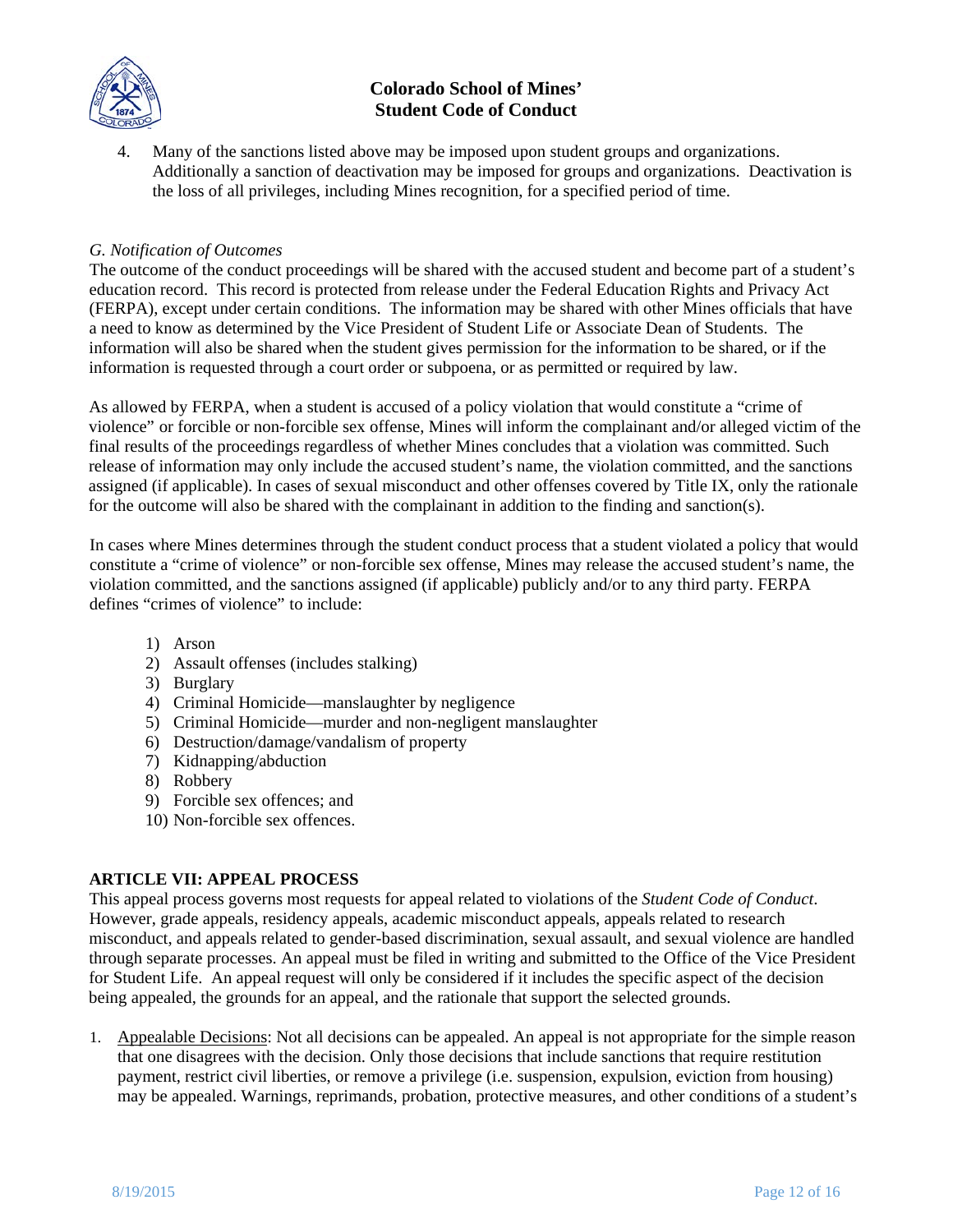

continued enrollment are not appealable. Alleged due process violations may be appealed. However, in the case of due process appeals, the appeal decision is limited to correcting the process error(s).

- 2. Grounds for an Appeal: The four items listed below are the only acceptable grounds for an appeal. Except as required to explain and support an appeal based on new information, an appeal shall be limited to a review of the investigation record of the administrative conduct meeting and supporting documents for one or more of the following purposes:
	- **a. New Information**: To consider information or other relevant facts sufficient to alter a decision because such information and/or facts were not known to the person appealing at the time of the original administrative conduct meeting.
	- **b. Appropriateness of Sanctions***:* To determine whether the sanction(s) imposed were appropriate for the violation of the Student Code of Conduct the Respondent was found to have committed. If the Respondent is making the appeal solely on this ground, he/she accepts responsibility for the violation and is only appealing the severity of the sanctions.
	- **c. Due Process**: To determine whether the administrative conduct meeting and process was conducted fairly in light of the charges and information presented, and in conformity with prescribed procedures giving the Complainant a reasonable opportunity to prepare and to present information about the alleged Student Code of Conduct violation, and giving the Respondent a reasonable opportunity to prepare and to present a response to the allegation(s). Minor process deviations that do not materially affect the outcome are not a basis for sustaining an appeal.
	- **d. Arbitrary Decision***:* To determine whether the decision reached regarding the Respondent was supported using the preponderance of evidence standard to establish that a violation of the Student Code of Conduct occurred.
- 3. Submitting an Appeal Request: Decisions reached by a Conduct Professional may be appealed by the Respondent In cases dealing with intimidation, assault, or harassment, the Complainant may also appeal. The individual may file an appeal by completing a Student Conduct Appeal Request Form and submitting it to the Office of the Vice President for Student Life by the date stated in the original decision letter (typically within seven (7) business days of the date of the decision notification). This form is available online and in person at the Office of the Vice President for Student Life. It is the obligation of the person making the appeal to complete the form in its entirety and provide any and all materials that s/he wishes to have considered at the time of the appeal request submission. If the appeal request from is not received within the required time frame, the original decision is final and no further appeal is permitted.
- 4. Sanctions and Conditions during a Pending Appeal: Throughout the entire appeal process, all parties must continue to comply with all conditions and/or sanctions of the original decision. However, the Respondent may request and receive approval from the Vice President for Student Life to continue to attend classes and/or reside in student housing while the appeal is pending. Such approvals are within the sole discretion of the Vice President for Student Life or designee and may include alternative protective measures.
- 5. Appeal Review: Within seven (7) business days of the appeal request being received, the Vice President for Student Life or designee will review the written request form and materials to determine if the appealing party has identified acceptable grounds for an appeal and whether the appeal has been filed by the appeal deadline. Following the review, the Vice President for Student Life will make a decision consisting of one of the following actions:
	- **a. Deny the appeal** the appeal and supporting information do not establish an acceptable basis for appeal or the appeal request from was not submitted by the appeal deadline. If the appeal is denied, the decision is final and is considered binding upon all parties.
	- **b. Allow the appeal to proceed** The appeal and supporting information submitted meet one of the grounds for appeal and the appeal request form was submitted by the appeal deadline. Within two (2)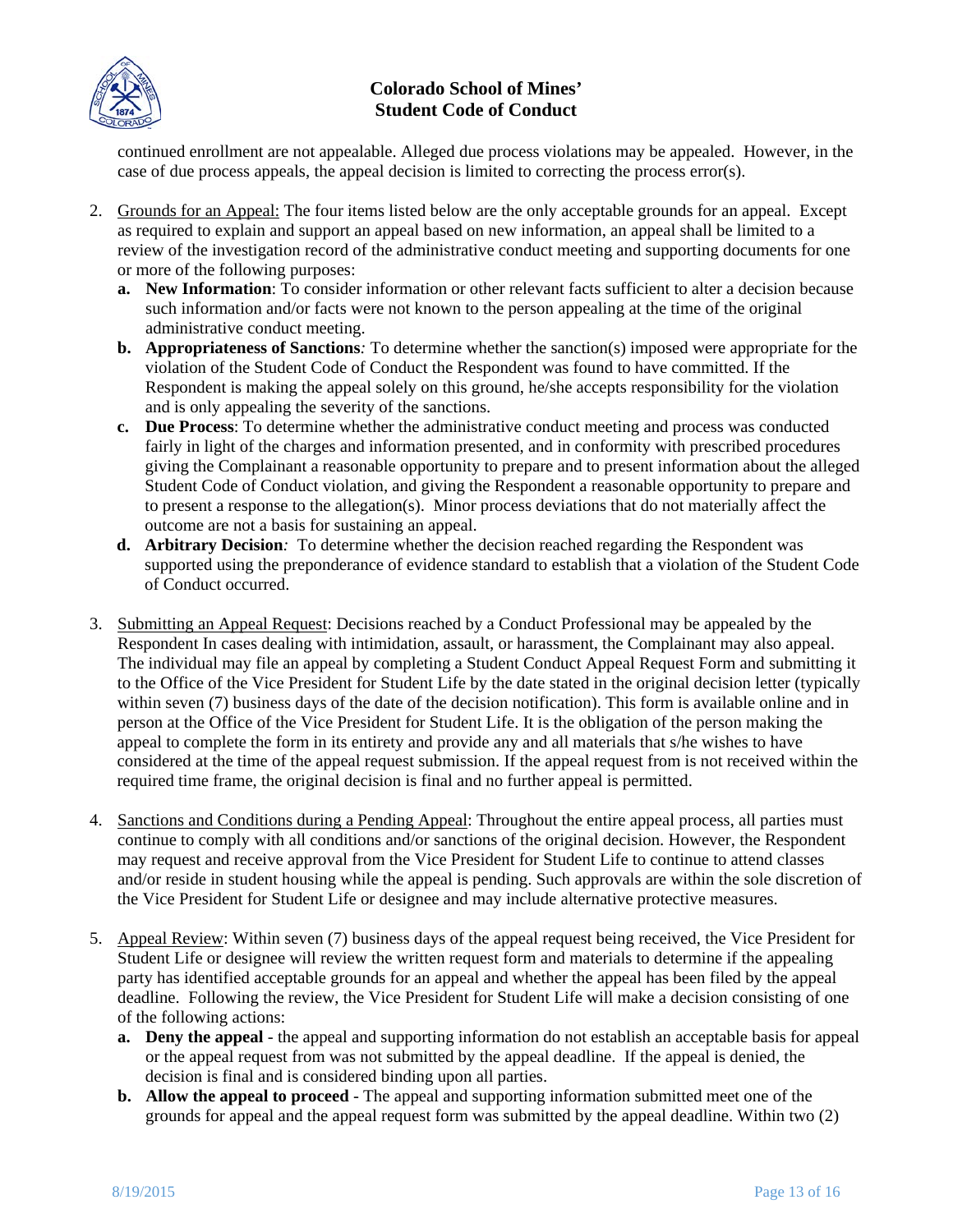

business days of the parties receiving notification that the appeal will proceed, s/he must provide the Office of the Vice President for Student Life with a list of potential witnesses (if any) that he/she would like to have interviewed by the Appeal Committee and the rationale for interviewing each person. Character witnesses are not permitted. All witnesses should be able to speak directly to the ground(s) of the appeal.

The Vice President for Student Life will notify the Respondent (and Complainant, when involved) in writing of the decision to deny or allow the appeal.

6. Appeal Committee & Decision: If the Vice President for Student Life determines that the appeal request will be allowed to proceed, a three-person Appeal Committee will be convened to decide the appeal. The Vice President for Student Life will serve as a non-voting Chair of the Appeal Committee. The Vice President for Student Life will select the three members of Appeal Committee from the membership of the Student Conduct Appeals Board based on general availability. The Appeal Committee will consist of one student, one academic faculty member, and one administrative faculty member or classified staff member. Information regarding the Student Conduct Appeal Board can be found in Section 12 of the Faculty Handbook.

All information regarding the incident and appeal that was relied upon by the decision maker, will be given to the Appeal Committee for review. Within ten (10) business days of receiving the information, the Appeal Committee will review the materials and make a decision. At the Committee's discretion, the Appeal Committee may gather additional information and/or interview witnesses. The Appeal Committee may extend this timeline by notifying all parties involved and informing each of the new timeline. This notification must take place prior to the original stated completion date.

- 7. Outcome of Appeals At the conclusion of the review, the Appeals Committee will make one of the following decisions:
	- **a. Affirm the decision:** the Appeal Committee agrees that the information supports the original decision.
	- **b. Reverse the decision:** the Appeal Committee does not agree that the information supports the original decision. The disciplinary decision will be changed to "Not Responsible". This option is not available when the Respondent is appealing the severity of the sanction or the imposition of conditions.
	- **c. Return the matter for further consideration:** the Appeal Committee believes that additional review and considerations should be made by the original Conduct Professional that could include increasing or decreasing the sanctions imposed or addressing additional issues that arose through the appeals process. The Appeal Committee should provide the original Conduct Professional with the information to be reconsidered and recommendations for appropriate sanctions

The Vice President for Student Life, on behalf of the Appeal Committee, will communicate the decision in writing to the parties within five (5) business days of the conclusion of the appeal review. If a matter is returned to the original Conduct Professional for further consideration, the reconsideration will take place and the decision communicated in writing to the parties within seven (7) business days of the matter being returned. The decision is final and shall be considered binding upon all involved, from which no additional appeals are permitted.

### <span id="page-13-0"></span>**ARTICLE VIII: INTERPRETATION AND REVISION**

1. Any question of interpretation or application of the Student Code of Conduct shall be referred to the Vice President for Student Life or his or her designee for final determination.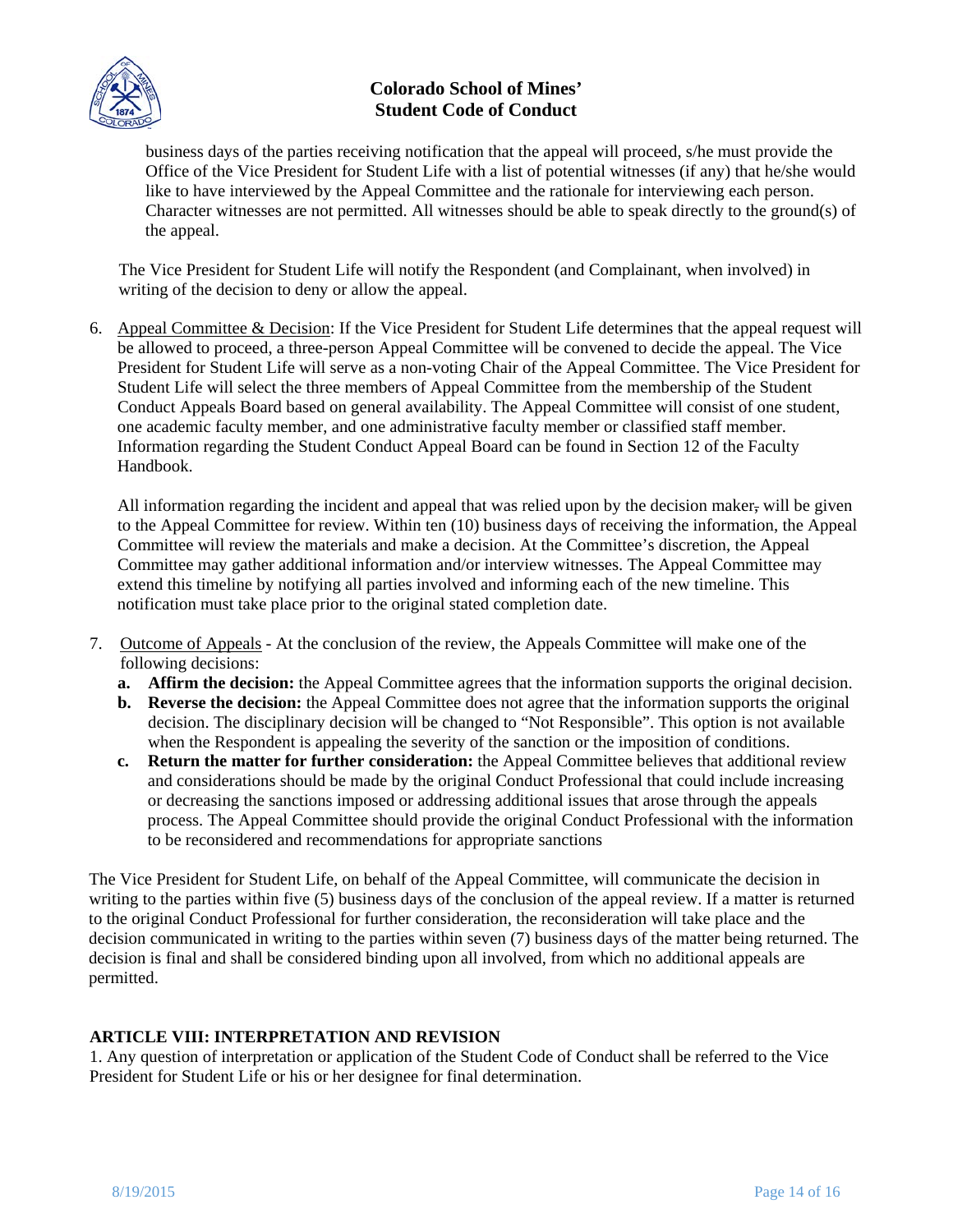

2. The Student Code of Conduct shall be reviewed at least every two years under the direction of the Vice President for Student Life.